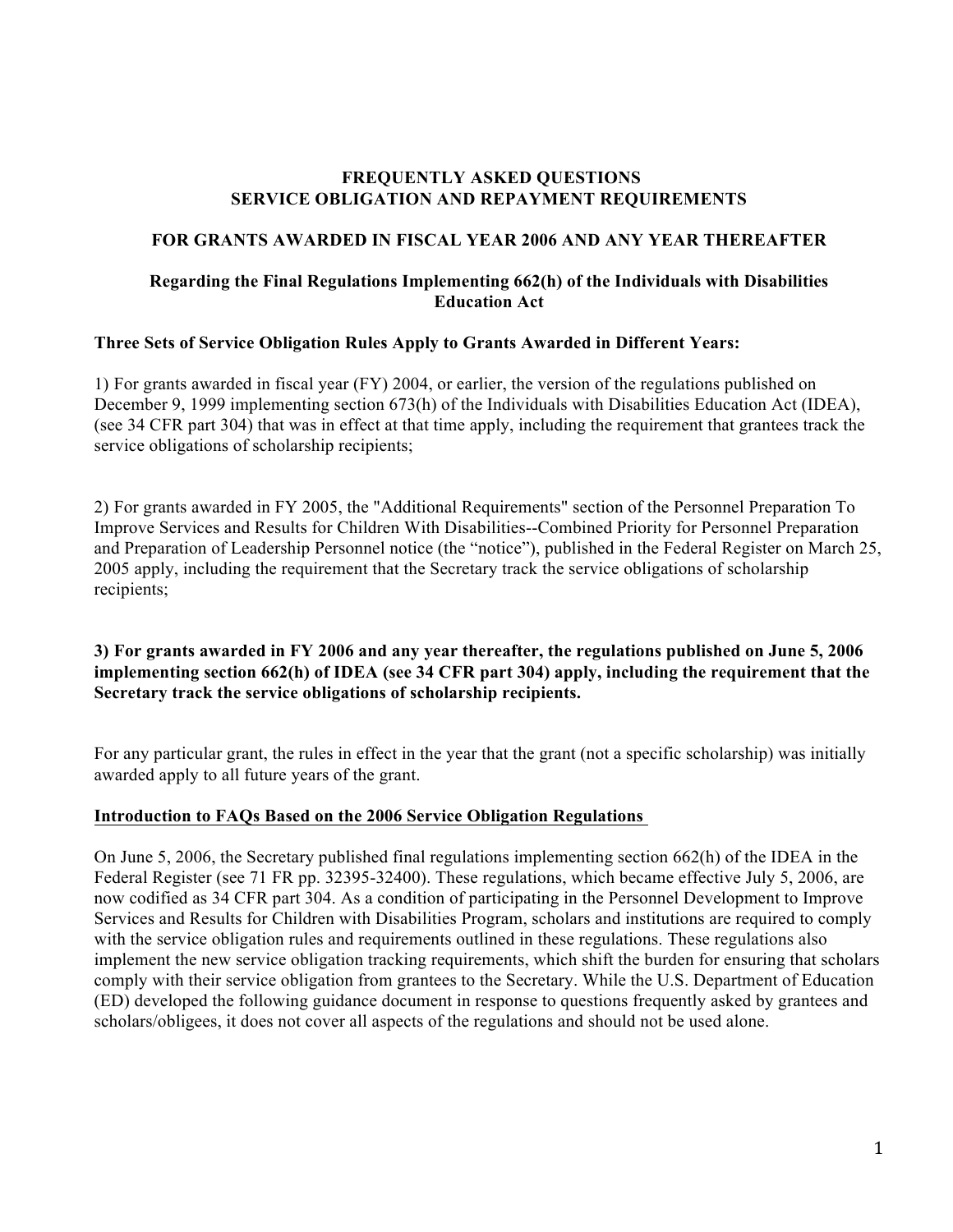To implement the new service obligation tracking requirements, ED established the Personnel Development Program (PDP) Data Collection Center (DCC). Beginning in 2009, PDP will track the status of the service obligations of scholars who receive scholarships from grants awarded in FY 2005 or later. The regulations can be found on the PDP Web site at https://pdp.ed.gov/osep

# **General Information**

## **1. Who is required to perform the service obligation?**

Individuals that receive scholarship assistance from projects funded under IDEA are required to complete a service obligation or repay all or part of the costs of such assistance. For each academic year scholars receive assistance they must maintain full-time employment for the equivalent of two years (see question 10), or repay the Federal government for the portion of assistance they received that has not been repaid through service (see question 21).

## **2. How is the term "academic year" defined for purposes of the service obligation work or repayment requirement?**

Because there is a great deal of variation in how grantees and institutions of higher education (IHEs) utilize the term "academic year," the definition of this term provided in section 304.3(a) of the regulations is only intended to establish general guidelines. As defined in the regulations, "academic year" means a full-time course of study taken for: (1) a period totaling at least 9 months; or (2) the equivalent of at least 2 semesters, 2 trimesters, or 3 quarters. It is up to each individual grantee to determine what constitutes a "full-time course of study" and what constitutes an "academic year" for their particular institution. The determination that individual grantees make must fall within the above-mentioned guidelines established in section 304.3(a) of the regulations. For part-time scholars, the definition of "academic year" should be based on the accumulation of part-time courses of study that are equivalent to the grantee's academic year.

## **3. Does the work or repayment requirement apply to all categories of financial aid or scholarship assistance, or just certain kinds of financial aid or scholarship assistance?**

The requirement only applies to IDEA scholarship assistance that is provided through a grant to an institution of higher education (IHE) under section 662 of IDEA**,** and includes all disbursements or credits intended to cover the cost of attendance, including tuition and fees allowances for books, supplies, transportation, miscellaneous personal expenses, and allowances for room and board, stipends, and travel in conjunction with training assignments. The scholar's service obligation is based on the period for which the individual received financial assistance rather than on the amount of the assistance.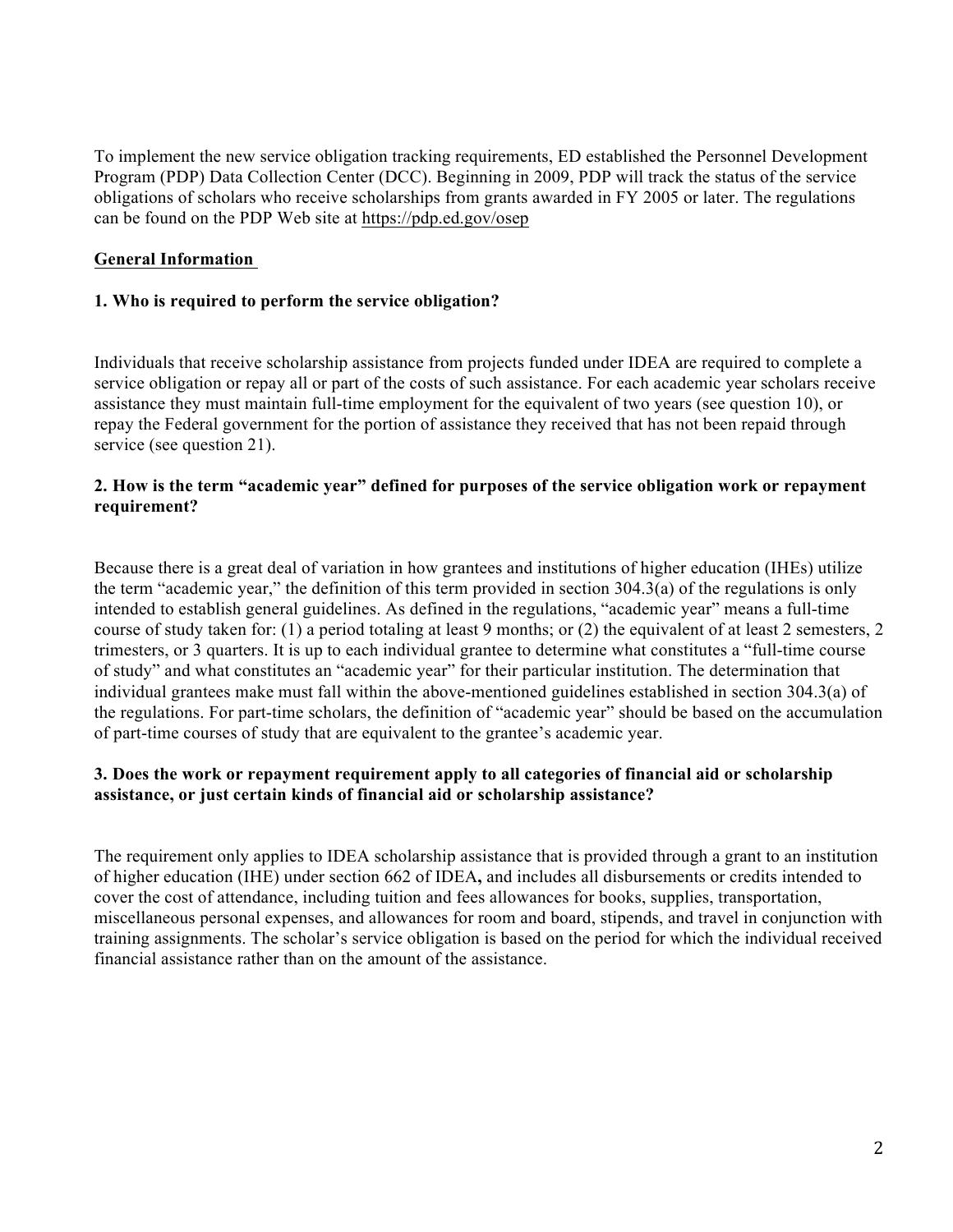#### **4. If a student receives financial assistance under the grant for work performed as a graduate assistant, does the student have a service obligation requirement?**

No. Any student whose financial assistance under the grant is based on the condition that the student work for the grantee is not subject to the service obligation requirement because such assistance is not "scholarship" assistance. Grantees who propose to use grant funds to pay graduate assistants to assist in facilitating or administering projects must classify those funds as personnel or other non-scholarship costs. Any remuneration paid to graduate assistants cannot be used to meet the applicable percentage of grant funds that must be used to pay for scholarships.

#### **5. When a scholar receives partial funding, what are the work or repayment requirements?**

The service obligation for individual scholars is calculated based solely on the number of academic years of training for which the scholar received scholarship assistance. The amount of financial assistance disbursed, whether such financial assistance is used to cover part or all of a student's costs incurred during an academic year, has no affect on an individual scholar's employment commitments.

## **6. Are scholar/obligee pre-scholarship agreements and exit certifications legally binding?**

Yes. Institutions of Higher Education (IHE) are responsible for the accuracy of the pre-scholarship agreements and exit certifications which are legally binding documents as long as they are consistent with the requirements in part 304 of the regulations available on the PDP Web site at (https://pdp.ed.gov/OSEP/Home/Agreements/). Please refer to frequently asked question (FAQ) 35 regarding the information to be provided in exit certification.

## **Service Obligation**

## **7. Can Institutions of Higher Education (IHEs) add stipulations or specific requirements to the service obligation of scholars?**

For scholars who are funded 100 percent by an IDEA grant, Institutions of Higher Education (IHEs) are not allowed to extend the scope of or create any stipulations to the IDEA service obligation requirements that apply. However, with respect to any additional funds that an IHE may give to a scholar who is not 100 percent funded by an IDEA grant, Federal law and regulations do not prohibit the IHE from adding its own service obligation or other requirements to those additional funds.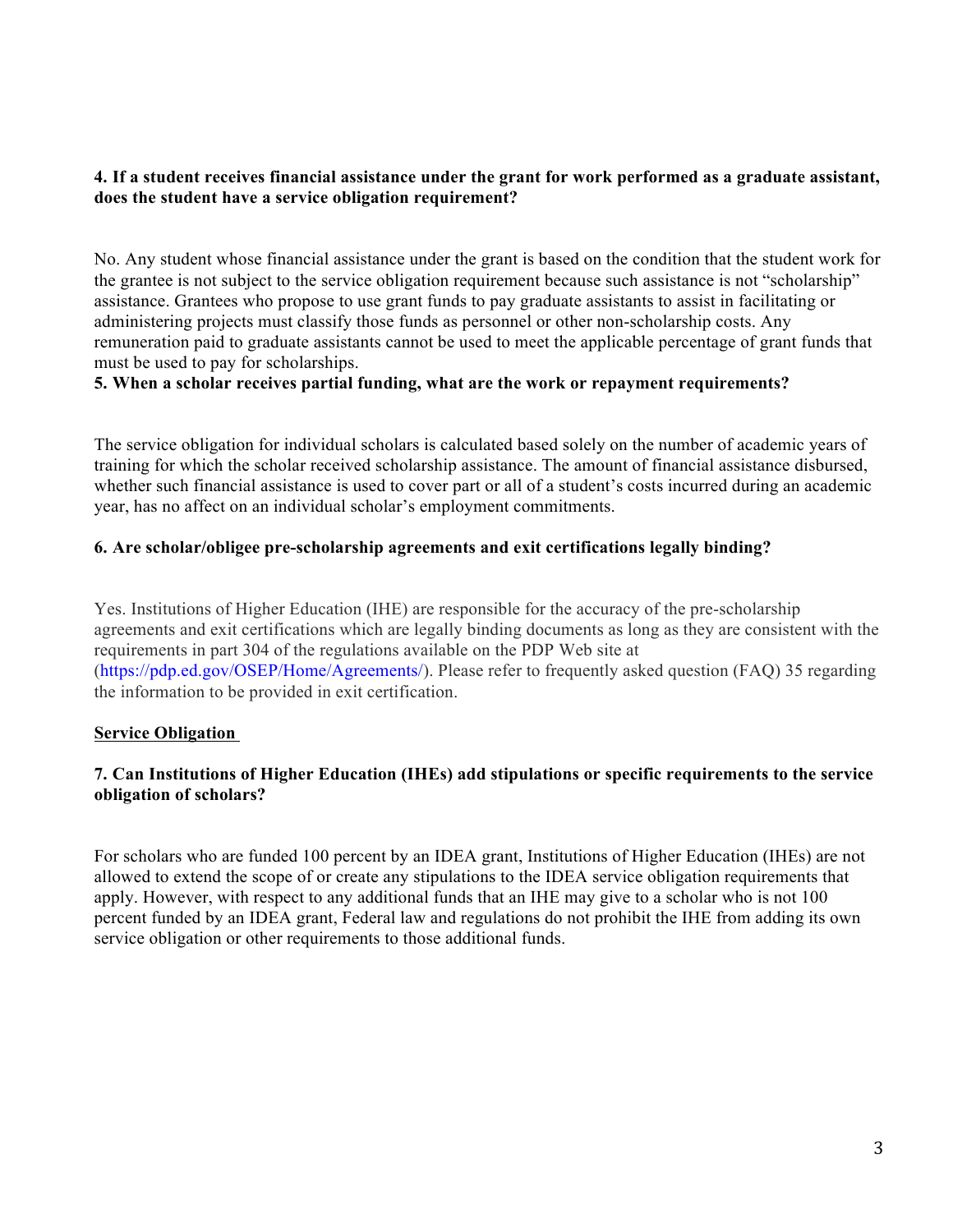#### **8. How do scholars fulfill their service obligation?**

Regardless of the training received or degree obtained, obligees can fulfill their service obligation through eligible employment providing indirect or direct service to students with disabilities. All eligible employment must provide compensation and meet the following criteria:

1) Must provide compensation;

If providing direct service the employment positions must meet the following criteria:

- At least 51 percent of the infants, toddlers, and children to whom the individual provides services are receiving special education, related services, or early intervention services from the individual; or
- The individual spends at least 51 percent of his or her time providing special education, related services, or early intervention services to infants, toddlers, and children with disabilities; and
- If serving children, the children served must fall under the definition of eligible children as described in section 602(3) of IDEA https://pdp.ed.gov/OSEP/Regulation/ProgramRegsIDEA602 for the IDEA definition), or

If providing indirect service the employment position must meet the following criteria:

- If the position involves supervision including in the capacity of a principal, teaching at the postsecondary level, research, policy, technical assistance, program development, or administration, the individual spends at least 51 percent of his or her time performing work related to the training for which a scholarship was received under section 662 of the Act.
- If the position involves supervision including in the capacity of a principal, teaching at the postsecondary level, research, policy, technical assistance, program development, or administration, the individual spends at least 51 percent of his or her time performing work related to the training for which a scholarship was received under section 662 of the Act available on the PDP Web site at: https://pdp.ed.gov/OSEP/Regulation/ProgramRegsIDEA662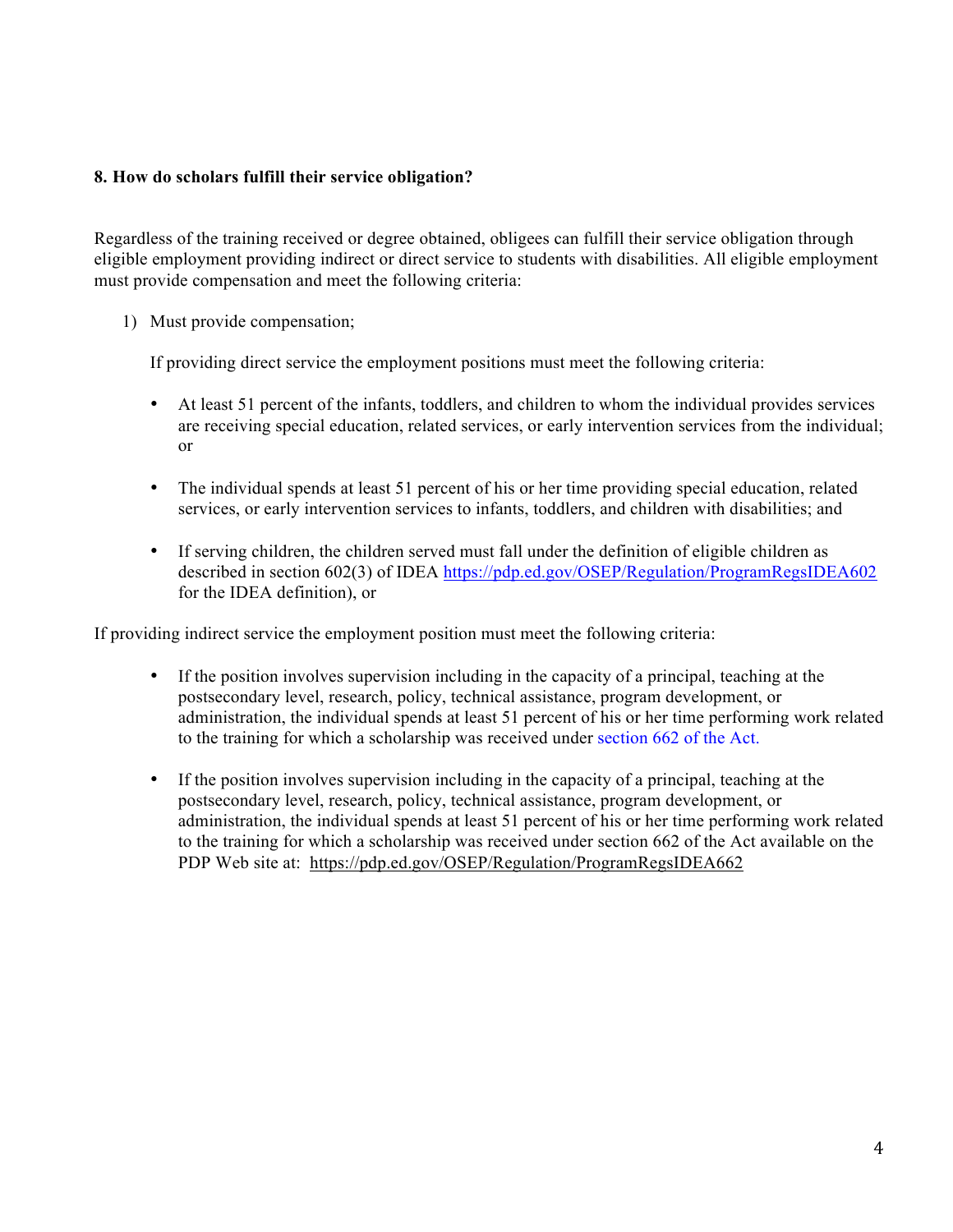#### **9. How does the Department define research for purposes of the service obligation?**

Any definition of research that is current and acceptable in the field may be used, such as the definitions of "applied research" and "basic research" in Section 102 (2) and (3) of the Education Sciences Reform Act (ESRA). In this Act, the term ''applied research'' means research:

(1) to gain knowledge or understanding necessary for determining the means by which a recognized and specific need may be met; and

(2) that is specifically directed to the advancement of practice in the field of education.

Likewise, the term "basic research" means research:

(1) to gain fundamental knowledge or understanding of phenomena and observable facts, without specific application toward processes or products; and

(2) for the advancement of knowledge in the field of education.

#### **10. How is the length of the service obligation calculated?**

The length of the service obligation is the full-time equivalent of 2 years for each academic year of scholarship assistance provided. (See question 2 for definition of academic year). If a scholar receives scholarship assistance for a portion of an academic year, then his or her service obligation will be calculated proportionally. For example, if a scholar receives assistance for three semesters at a grantee institution that considers an academic year to be two semesters, then the scholar's service obligation is three years. The service obligation is based upon the "accumulated academic years" of training for which the scholar received assistance, not the amount of time the scholar spends in the program.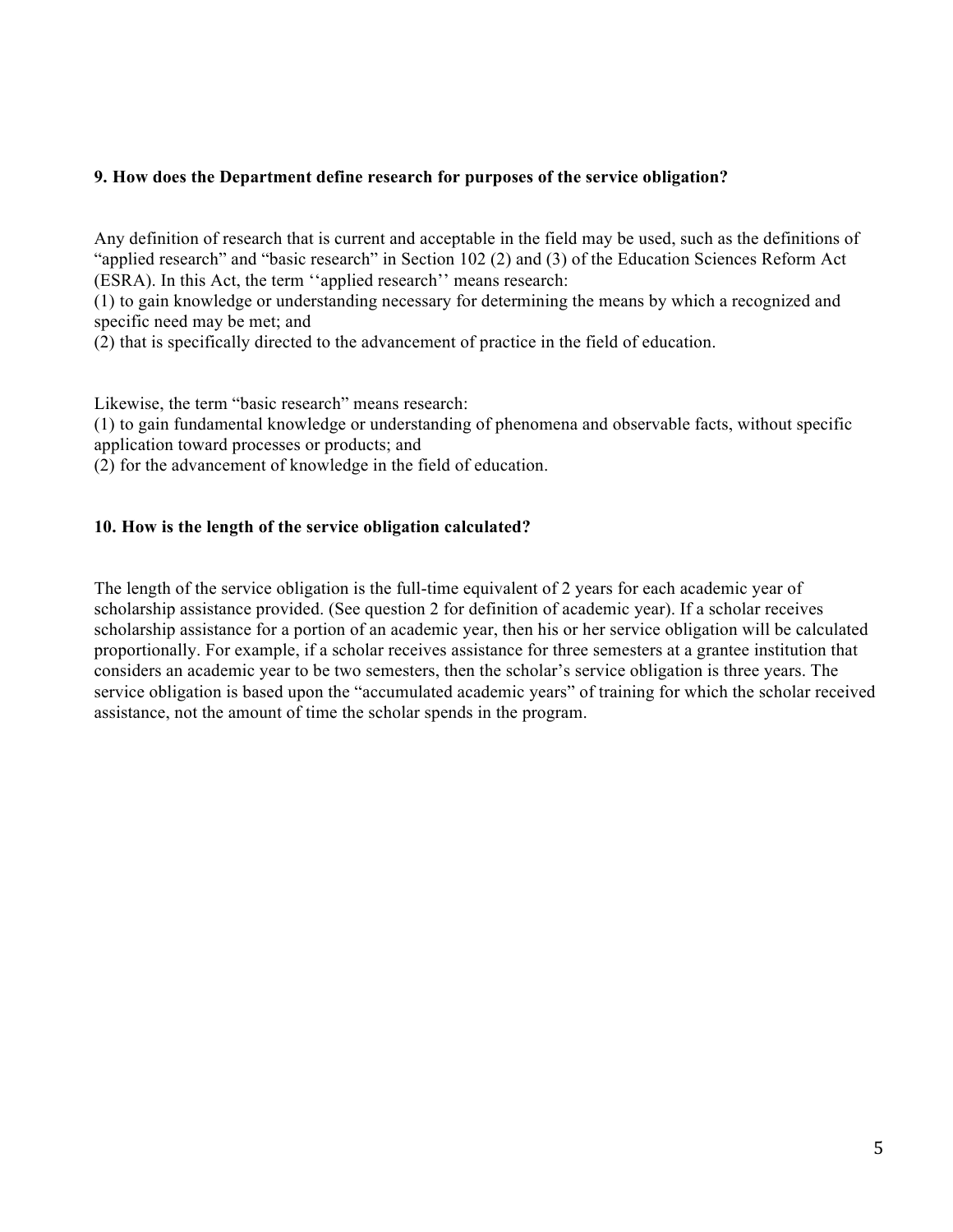#### **11. What is the minimum amount of academic training a scholar must complete before he or she may start to fulfill the service obligation through employment?**

Except as follows, individual scholars must complete at least one-full academic year of training (or the fulltime equivalent of one-full academic year if the scholar is part-time) before he or she may begin to fulfill the service obligation through employment. Therefore, any individual who fails to complete at least one full-time academic year of training will not be eligible to fulfill his or her service obligation requirement through employment, but will instead have to repay the entire amount of scholarship assistance received. However, it is worth noting that scholars who complete at least one full academic year of training (or the full-time equivalency of one year if the scholar is part-time) but who fail to complete a program or obtain full certification in their State will not necessarily be considered qualified to fill available special education, related service, or early intervention jobs that meet the requirements in section 304.30(e).

The primary exception to this rule is when the full-time course of study in which the scholar is enrolled is designed to last less than one full academic year. For example, courses leading to various certifications for special education teachers who are already employed on a full-time or part-time basis, and are currently working in the classroom, are typically designed to last less than one full academic year. In such cases, if the scholar completes the required program, the scholar is eligible to fulfill his or her service obligation requirement. The length of the scholar's service obligation will be calculated based on the portion of the academic year to which the full-time course of study was equivalent. For calculation purposes, see Question 8.

## **12. If a scholar is dismissed or drops out of a program for an academic or non-academic reason, will he or she be required to fulfill the employment or repayment requirement?**

Yes. The regulations apply to scholars who are dismissed or drop out of a program in the same manner that they apply to other scholarship recipients (See question 11).

## **13. When does the service obligation begin?**

Unless there is a basis for a deferral or an exception (See questions 23-25), the service obligation begins immediately upon exiting the program.

## **14. How long do scholars/obligees have to complete their service obligations?**

The period of time within which any individual who owes a service obligation (an obligee) must fulfill his or her obligation is calculated by determining the sum of the number of years of service owed plus a grace period of five additional years.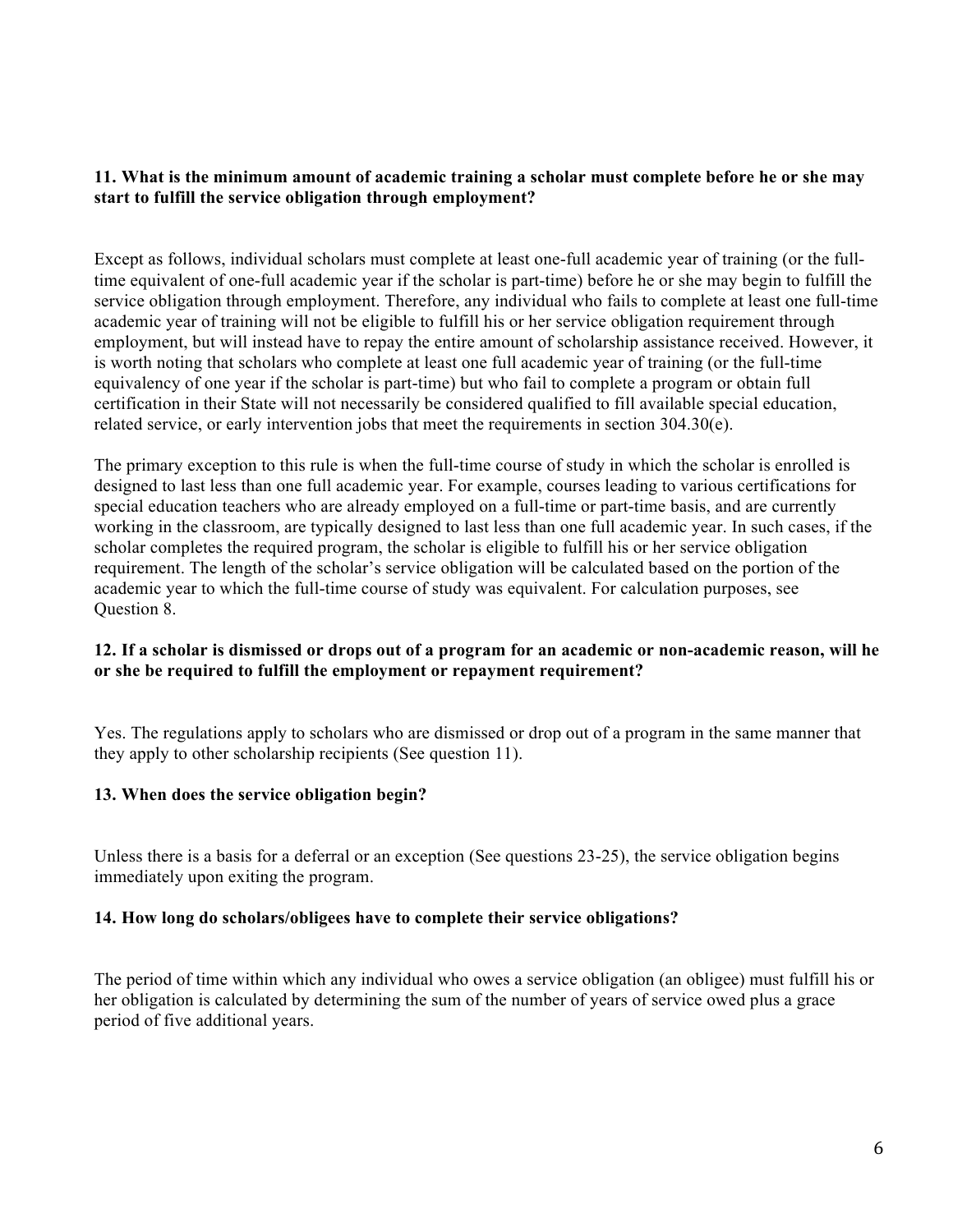# **15. What is full-time employment?**

Full-time employment means a full-time position, as defined by the individual's employer or by the agencies served by the individual.

#### **16. Must obligees work on a full-time basis to satisfy their obligations?**

No. Obligees may fulfill the obligation through full- or part-time employment. If an obligee works part-time, he or she still must work the full-time equivalent of two years for each academic year for which assistance was received. Further, obligees who work on a part-time basis must also fulfill the obligation within the required period which is calculated by determining the sum of the number of years of service owed plus five additional years.

#### **17. Can a scholar begin working to satisfy the service obligation while still receiving the academic training for which the scholarship was awarded?**

Employment that meets the regulatory requirements and is performed by a scholar subsequent to the completion of one full-time academic year of training (or full-time equivalent if the student is part-time) may be used to meet, in part, the scholar's service obligation.

## **18. Can the service obligation be satisfied by working with children with disabilities in a country outside of the United States, its territories and the Freely Associated States?**

No, unless the employment in question takes place in a Department of Defense school, any service obligation to be fulfilled by working directly with children with disabilities must occur within a school that is covered by IDEA. IDEA only applies to State Educational Agencies (SEAs) and Local Educational Agencies (LEAs) that receive funds under IDEA. IDEA does not have extra-territorial effect because schools outside the US, its territories, and the Freely Associated States (i.e., American Samoa, Guam, Puerto Rico, the US Virgin Islands, and the Commonwealth of the Northern Marianas, Republic of the Marshall Islands, Federated States of Micronesia, and the Republic of Palau**)** do not qualify as SEAs or LEAs and may not receive IDEA funds.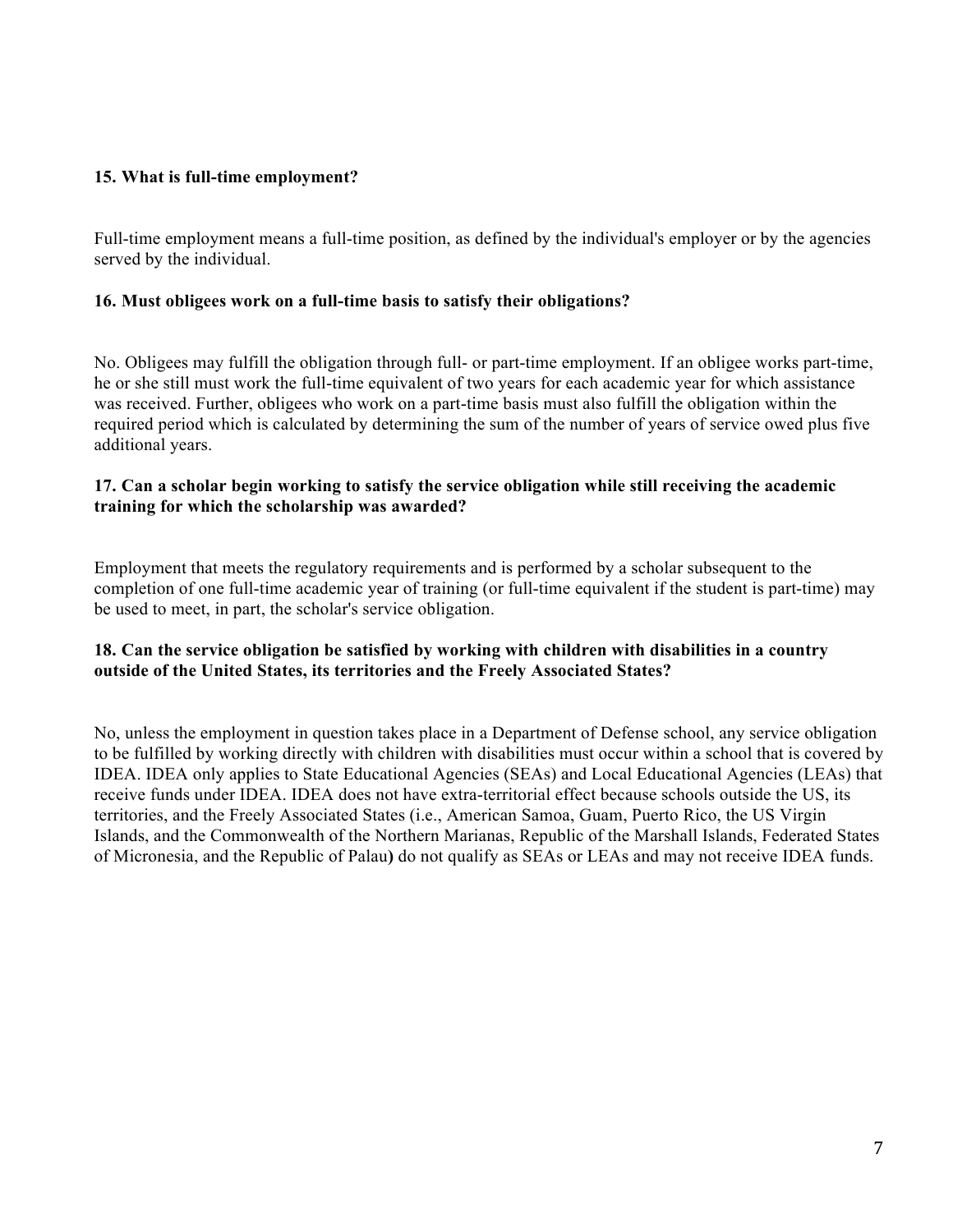## **19. What is the legal basis for the U.S. Department of Education, to require Institutions of Higher Education to provide Social Security numbers to the PDP, operated by contractor, EPI International, in partnership with Westat?**

In order to ensure that scholars/obligees comply with their service obligation (See section 662(h)(3)(A) of IDEA), ED requires IHEs to provide to PDP the SSNs of students who receive OSEP Personnel Development Program scholarships. This is authorized under 34 CFR  $\S$  99.31(a)(4)(i), which states that an IHE may disclose personally identifiable information from records of a student without the student's consent if the disclosure is in connection with financial aid of the student and is necessary to "[e]nforce the terms and conditions of the aid." Given that the funding provided to scholars/obligees in the Personnel Development Program by their IHEs is considered financial assistance, and ED through PDP is responsible for tracking the service obligation requirement and/or repayment of that financial assistance, this provision authorizes IHEs to provide the SSNs of scholars/obligees to PDP.

http://www.ed.gov/policy/gen/guid/fpco/ferpa/index.html

#### **20. Can the service obligation be satisfied by working as post-secondary faculty at a university or college in a country outside of the United States, its territories and the Freely Associated States ?**

Generally no, but there is a very narrow exception. According to section 304.30(f)(3), in order to fulfill the service obligation by teaching at the postsecondary level, an obligee must spend at least 51 percent of his or her time "performing work related to the training for which the scholarship was received." Thus, obligees performing their service obligation through faculty positions must teach students to serve children with disabilities under the Individuals with Disabilities Education Act (IDEA) or teach IDEA requirements and strategies to students, such as Ph.D. candidates or students who will perform in administrative positions. The teaching that satisfies these requirements must occur at an institution of higher education (IHE) located in the United States its territories, or one of the Freely Associated States (i.e., American Samoa, Guam, Puerto Rico, the US Virgin Islands, and the Commonwealth of the Northern Marianas, Republic of the Marshall Islands, Federated States of Micronesia, and the Republic of Palau**)**. Teaching that occurs in IHEs in foreign countries can be eligible only if the obligee receives prior approval from the Office of Special Education Programs. Any request for such prior approval must establish that the students being taught either intend to provide special education services in IDEA-eligible schools in a manner consistent with section  $304.30(e)(1)$  and (2) or to otherwise work in IDEA positions consistent with section 304.30(e)(3).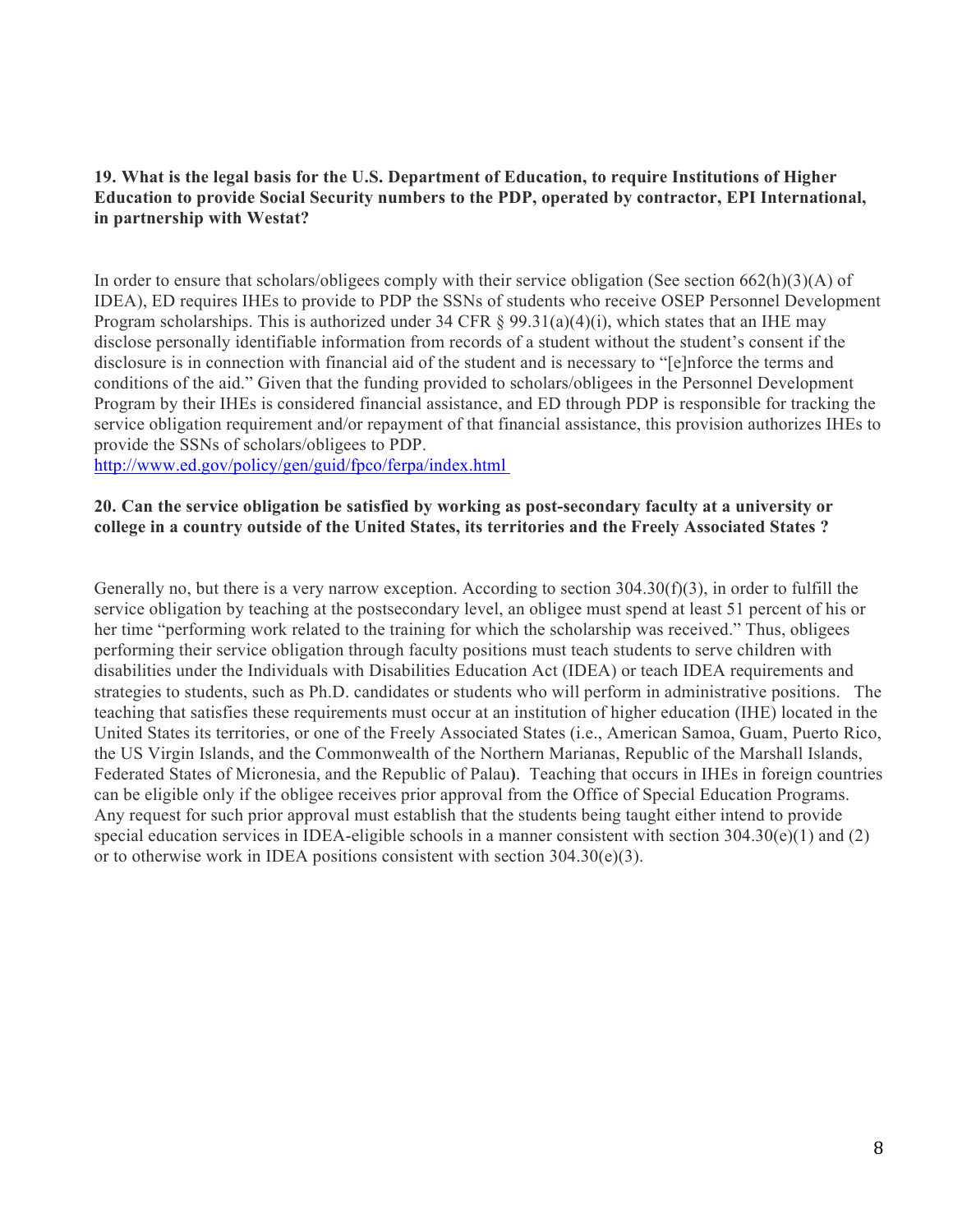# **Repayment Requirements**

# **21. What are the consequences of an obligee's failure to satisfy the service obligation?**

According to the terms and conditions of the scholar's written agreement with the grantee, he or she must repay the amount of scholarship assistance not satisfied through employment. Also, the obligee will be charged interest on the unpaid balance of the scholarship owed; accruing from the date he or she is determined to have entered repayment status. The Secretary of Education may also impose reasonable collection costs in accordance with 31 U.S.C. 3717.

## **22. When does an obligee enter repayment status?**

Any service obligee who fails to meet the service obligation through eligible employment enters repayment status on the first day of the first calendar month after the earliest of the following dates:

(1) the date the obligee informs the grantee or the Secretary that he or she does not plan to fulfill the service obligation under the agreement;

(2) the date the obligee's failure to begin or maintain employment makes it impossible for that individual to complete the service obligation within the number of years required by section 304.30(f); or

(3) the date on which the scholar discontinues enrollment in the course of study prior to finishing at least one year.

If the PDP does not receive regular employment status reports, obligees will be referred to ED for repayment.

## **23. On what basis may the Secretary grant a deferral or an exception?**

The Secretary may grant a deferral or an exception to the work or repayment requirements upon request, if a scholar or an obligee can provide sufficient evidence to substantiate eligibility for a deferral or exception. The circumstances under which deferrals and exceptions may be granted are provided in Questions 24 and 25.

## **24. Under what circumstances may repayment of a scholarship be deferred?**

The Secretary may grant a deferral for repayment of a scholarship under any circumstance in which a scholar or an obligee:

- (1) is engaging in a full-time course of study at an institution of higher education;
- (2) is serving on active duty as a member of the armed services of the United States;
- (3) is serving as a volunteer under the Peace Corps Act; or
- (4) is serving as a full-time volunteer under Title I of the Domestic Volunteer Service Act of 1973.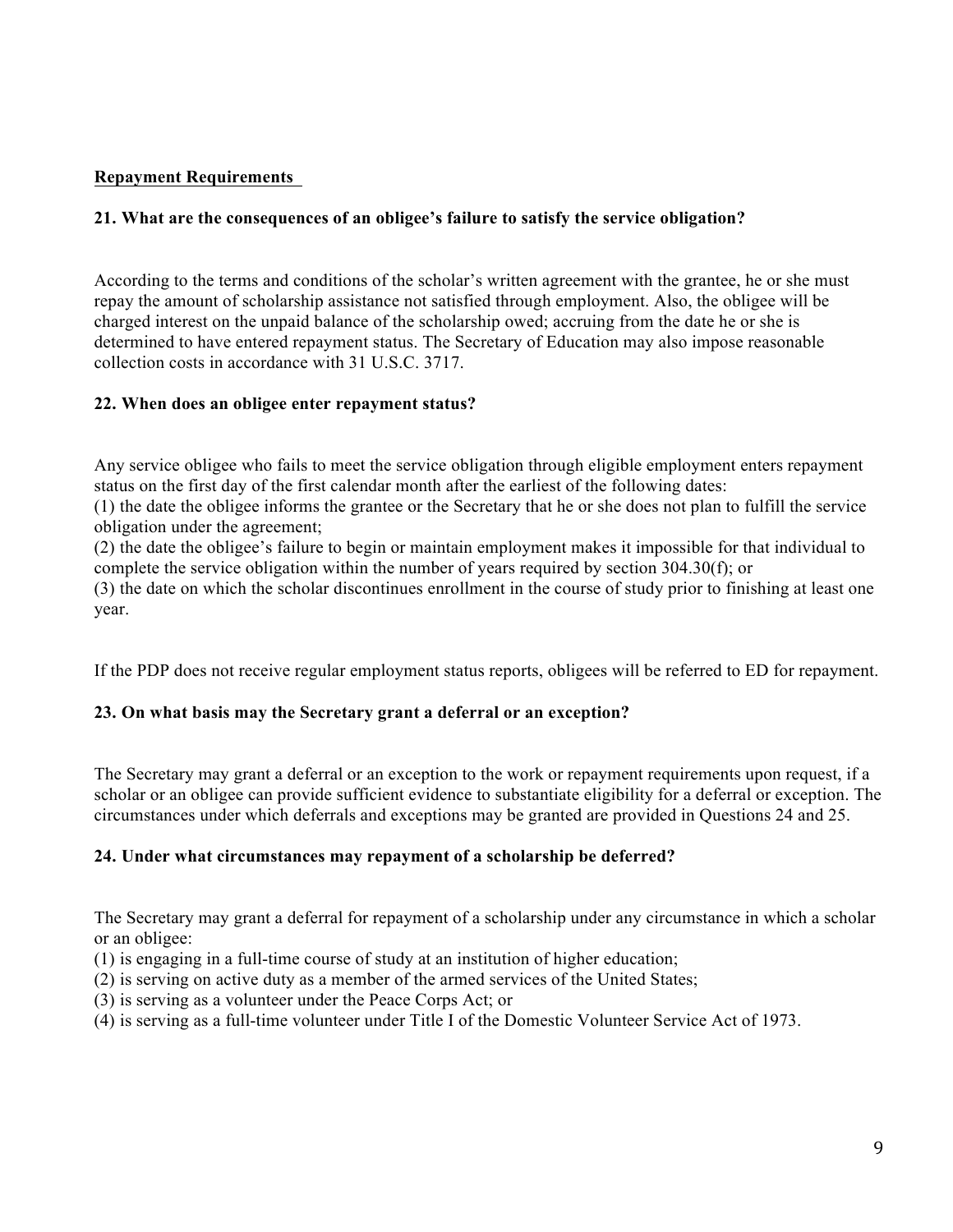## **25. Under what circumstances may an obligee receive an exception to the repayment requirement?**

The Secretary may grant an exception to the repayment requirements in whole or part, if a scholar or an obligee:

(1) is unable to continue the course of study or perform the service obligation because of a permanent disability; or

(2) has died.

## **26. How do scholars/obligees request a deferral or exception for their service obligation?**

Requests for deferral/exception must state the reason for the request and the applicable dates and be delivered to the Office of Special Education Programs (OSEP) or the Personnel Development Program (PDP). Requests can also be submitted on the Data Collection Center (DCC).

Scholars/obligees are required to submit supporting documentation with their deferral or exception request. Evidence to support a deferral request must include official documentation from the appropriate entity, such as an Institution of Higher Education (IHE), the armed services, or volunteer organization. Evidence to support an exception request must also contain official documentation, such as a death certificate or a statement from a medical professional, as appropriate.

#### **Special Circumstances**

## **27. How are early intervention personnel affected by the service obligation requirements?**

Scholars who receive training in the area of early intervention have the same obligation as other scholars who receive training assistance under an IDEA training grant. However, if the State has elected to serve at-risk infants and toddlers and their families under Part C of IDEA, the early intervention services performed may include services to infants and toddlers who are at risk for experiencing developmental delays and their families, as well as infants and toddlers with identified disabilities and their families.

## **28. If a general education teacher or paraprofessional receives funding from a training grant, are they affected by the service obligation requirement?**

Yes. General education teachers and paraprofessionals, who receive funding from a training grant, like all other IDEA-funded scholars, must subsequently work in the special education, related service, or early intervention field consistent with the requirements of the regulations, or repay the scholarship. Neither the statute nor the regulations provide an exception to the service obligation for general education teachers, principals, and paraprofessionals.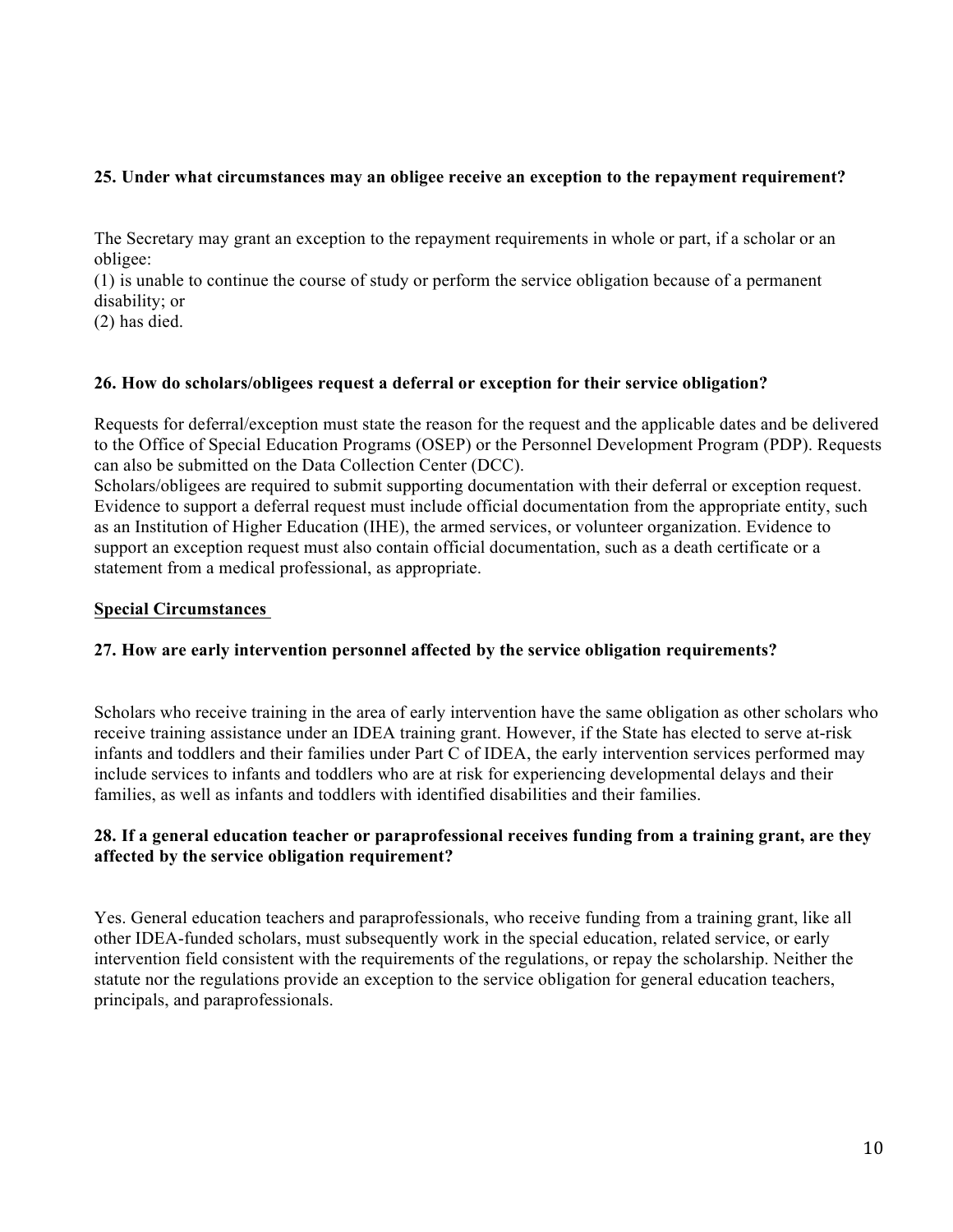# **29. Will any remaining service obligation be waived for obligees who pursue a doctoral level degree after completing a Master's level program for which they received a scholarship?**

No. Obligees may fulfill the service obligation accrued during their Master's level program in any of the ways described in Question 8.

# **30. Can a scholar who was supported at the Master's level by an IDEA-funded grant teach in an undergraduate or Master's program while completing a doctorate?**

It depends. Scholarship recipients must fulfill a service obligation through employment that is sufficiently related to the training for which assistance was provided. Thus, if the scholarship was for a program to train personnel for teaching at the undergraduate or Master's level, a scholar could teach while getting a doctorate and satisfy the service obligation for the Master's program. However, if the scholarship was for a program to provide direct services, the scholar would have to provide special education or related services to children with disabilities or early intervention services to infants and toddlers and their families in order to meet the service obligation requirements of the regulations (See questions 8 and 18).

## **31. If scholars/obligees receive grant funding from both the Individuals with Disabilities Education Act (IDEA) and the Teacher Education Assistance for College and Higher Education (TEACH) programs, can they satisfy service obligations under both programs at the same time?**

Yes. Section 304.30(b) of the regulations prohibits scholars from accepting additional financial assistance only if that assistance "conflicts with the scholar's obligation." Scholars/obligees may complete their service obligation requirements associated with grant funding under IDEA and TEACH grants concurrently. Please note, however, that scholars/obligees receiving only partial funding under an IDEA grant are still required to fulfill a two-year service obligation for every one year of academic funding received.

# **Operational**

## **32. What is a grantee's obligation with respect to scholar repayment agreements?**

An IHE receiving a training grant under IDEA must ensure that any scholar receiving scholarship assistance from the grant signs and dates a "repayment" agreement prior to the initial disbursement of any scholarship funds on his or her behalf, including the payment or crediting of tuition. The institution must fully disclose to the IDEA scholar the terms and conditions of the repayment requirement in the application for an IDEA scholarship. The written agreement must contain the terms and conditions required by the regulations.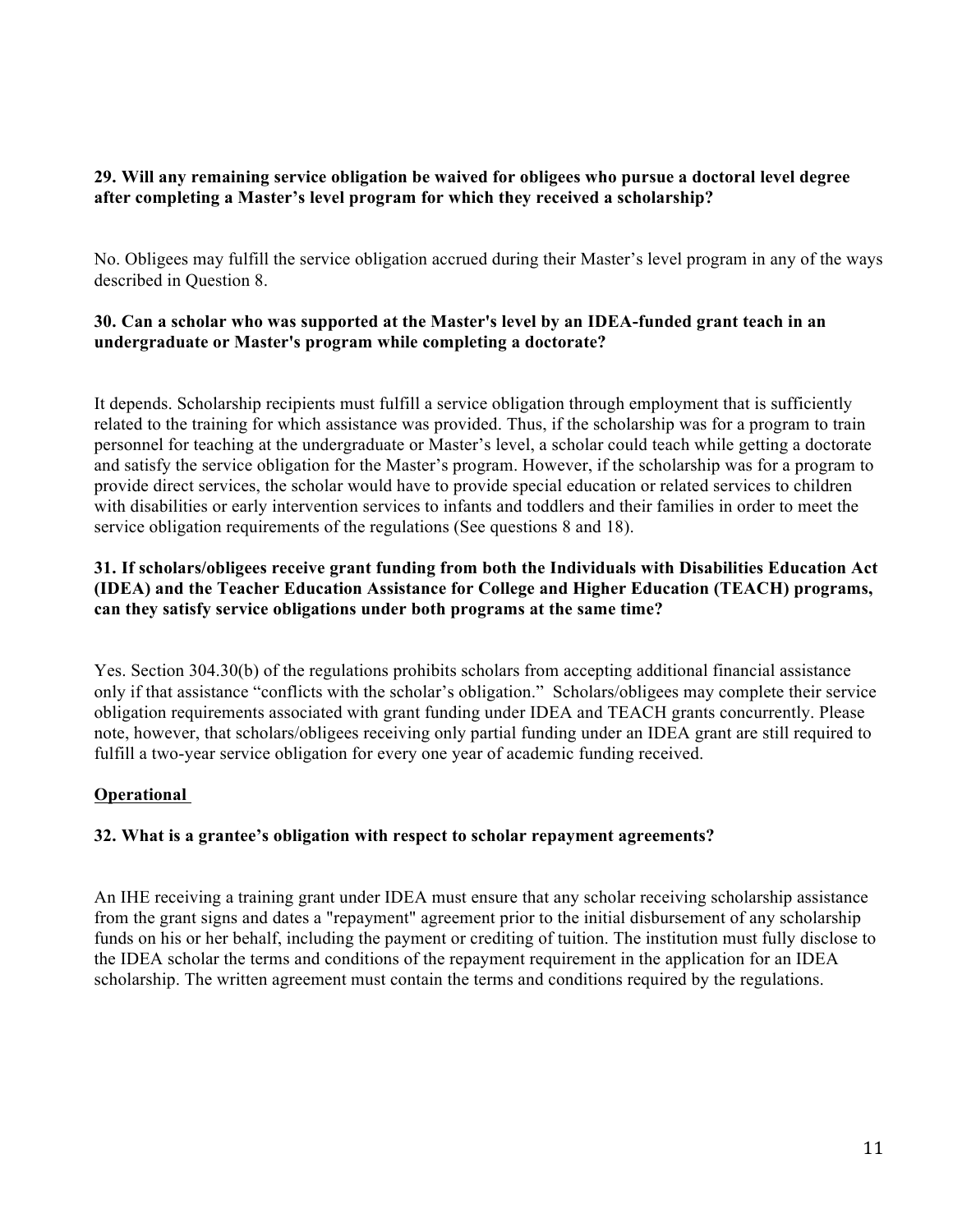## **33. Does research performed overseas qualify as eligible employment and will it fulfill my service obligation?**

It depends. Research performed overseas may qualify as eligible employment for the fulfillment of the service obligation. Such research must meet any current and acceptable definition of research (see question 9) as well as the regulatory standard that the individual spends, "at least 51 percent of his or her time performing work related to the training for which a scholarship was received…" (Section 304.30(e)(3) of the 2006 Regulations, Section  $F(e)(5)$  of the 2005 Requirements).

## **34. Can Personnel Development Program grants be used to fund foreign scholars?**

Yes. A scholar/obligee must satisfy the citizenship/resident requirements outlined in the 2006 Regulations (http://www.serviceobligations.ed.gov/ProgramRegs2006.cfm) governing their grant. Institutions of Higher Education (IHE) are responsible for ensuring the compliance of their scholars with these requirements and, if necessary, must seek clarity with the Department of Homeland Security to ensure that the proper documentation has been completed.

IHEs must ensure that the scholar/obligee:

- (1) Is a citizen or national of the United States; or
- (2) Is a permanent resident of:
	- a. Puerto Rico, United States Virgin Islands, Guam, American Samoa, or the Commonwealth of the Northern Mariana Islands; or
	- b. The Republic of the Marshall Islands, the Federated States of Micronesia, or the Republic of Palau during the period in which these entities are eligible to receive an award under the Personnel Development to Improve Services and Results for Children with Disabilities program; or

(3) Provides and maintains evidence for the U.S. Department of Homeland Security that the individual is—

- a. A lawful permanent resident of the United States; or
- b. In the United States for other than a temporary purpose with the intention of becoming a citizen or permanent resident.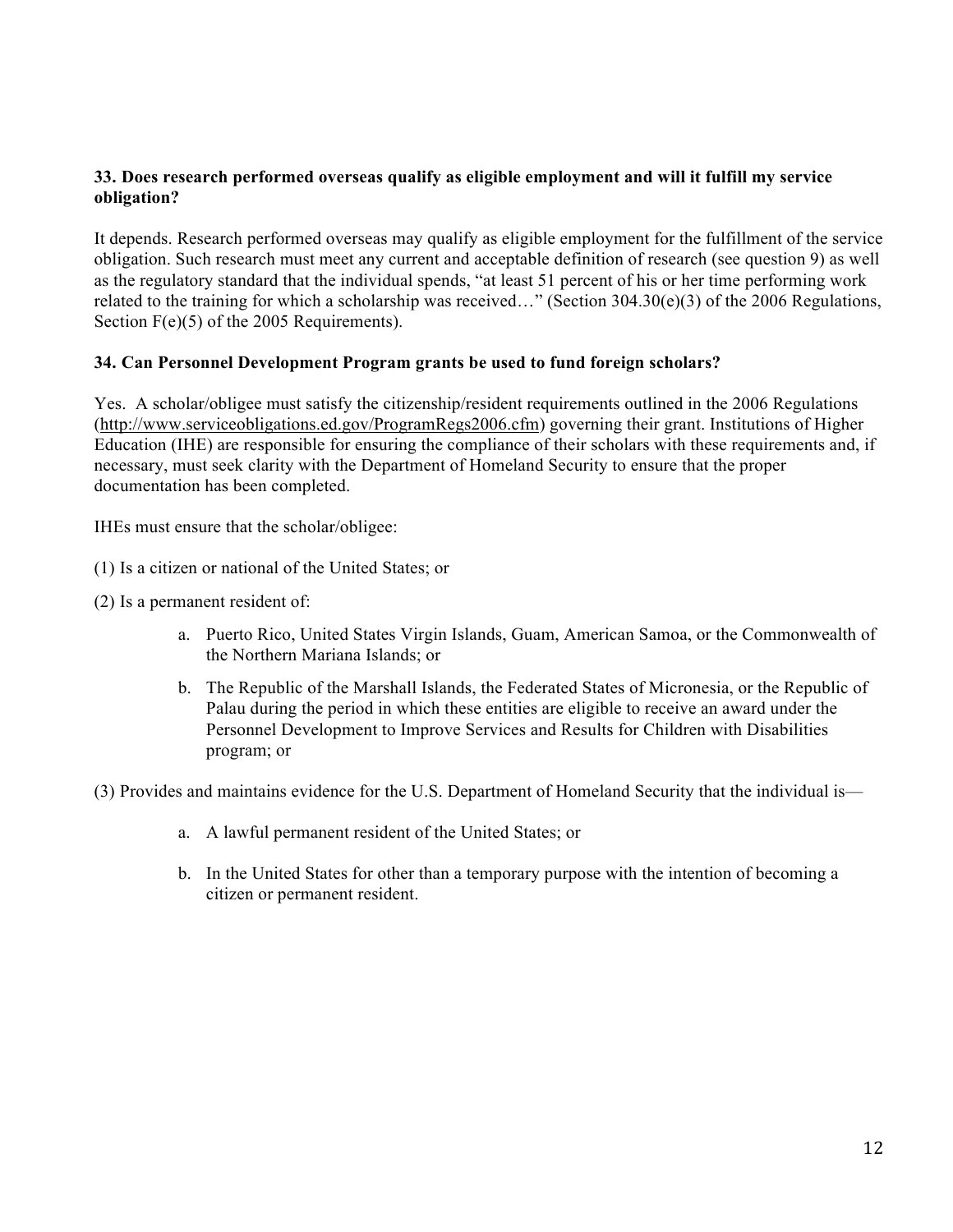#### **35. What is the "exit certification" that the grantee must receive from the scholar when a scholar completes his or her program?**

The grantee must provide notification (certification) to the scholar at the time of exit from the program that includes all of the obligee's obligations under section 304.30. Upon receipt of such notification, the obligee must also certify, in writing, that the information is correct (see section 304.23(c)). The required certification must identify—

- (1) the number of years the individual obligee must work to satisfy the service obligation requirements of the regulations;
- (2) the total amount of scholarship assistance received that is subject to the work-or repayment requirements;
- (3) time period during which the obligee must satisfy the service obligation;
- (4) all other obligations of the obligee, as applicable.

Upon receipt of such written certification from individual obligees, the grantee administering the grant through which individual scholarships have been provided must enter in the PDP web-based Data Collection Center (DCC) the information contained in items 1 through 4 above, each obligee's name, address, e-mail address, social security number, and complete written certification as well as any other information that is necessary to carry out the Secretary's functions under section 662 of IDEA. If the grantee is aware that any scholar has chosen not to fulfill or will be unable to fulfill the obligation under section 304.30(d) of the regulations, the grantee must enter the relevant information in the DCC when the scholar exits the program.

# **36. Which entity is responsible for receiving and maintaining information and tracking the service obligation of the scholars/obligees?**

ED is responsible for tracking scholars who exit programs supported by grants initially awarded beginning in FY 2005. ED has contracted with EPI International, in partnership with Westat to establish the PDP DCC to track and verify the service obligation fulfillment of all scholars/obligees.

#### **37. To whom must the obligee report his or her whereabouts, employment settings, or employment status?**

Once a record is submitted for an exited or completed scholar/obligee, the scholar/obligee is given access to the database for input of employment information. Once an obligee has exited the program, he or she must return the signed exit certification to the grantee (See question 35). Obligees are required to provide all information that the Secretary needs to monitor their service obligation within 60 days after exiting the program, and as necessary thereafter for any changes (including any change related to an obligee choosing not to fulfill or being unable to fulfill the obligation). This includes: social security number, address, employment setting, and employment status. Any changes to the information above must be submitted on an annual basis.